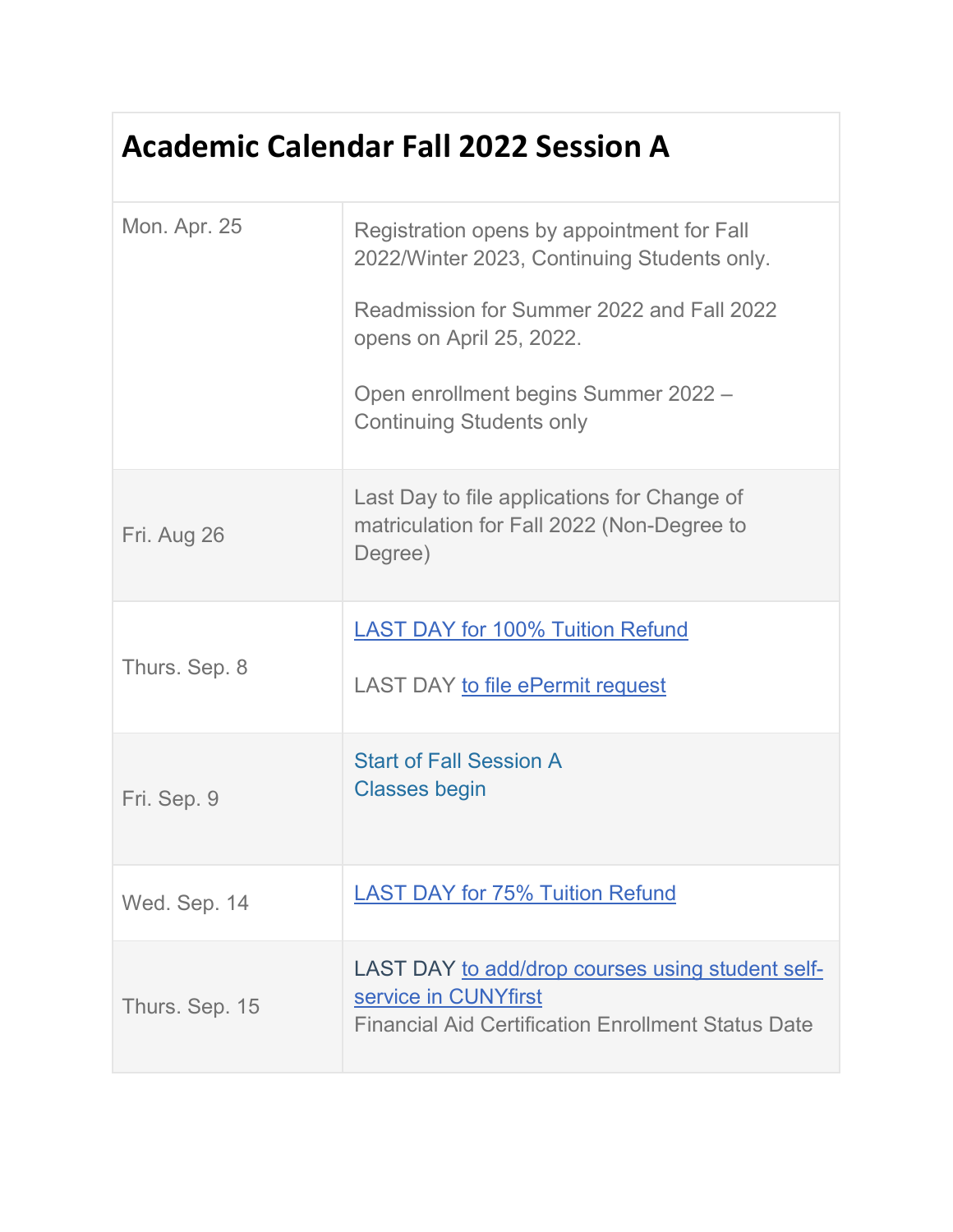| Fri. Sep. 16         | Verification of Enrollment Rosters Available to<br>faculty<br>Grade of WD is assigned to students who officially<br>drop a course                                                  |
|----------------------|------------------------------------------------------------------------------------------------------------------------------------------------------------------------------------|
| Tues. Sep. 20        | <b>LAST DAY for 50% Tuition Refund</b>                                                                                                                                             |
| Sun. Sep. 25         | <b>LAST DAY for 25% Tuition Refund</b><br>LAST DAY to Change or Declare a Major to be<br>effective Fall 2022<br>Census date<br>Verification of Enrollment Rosters Due from faculty |
| Sun.-Tues.Sep. 25-27 | No classes scheduled                                                                                                                                                               |
| Mon. Sep. 26         | <b>WN Grades assigned</b><br>Grade of W is assigned to students who officially<br>drop a course<br>Period opens to file applications for January 2023<br><b>Degrees</b>            |
| Tues.-Wed. Oct. 4-5  | No classes scheduled                                                                                                                                                               |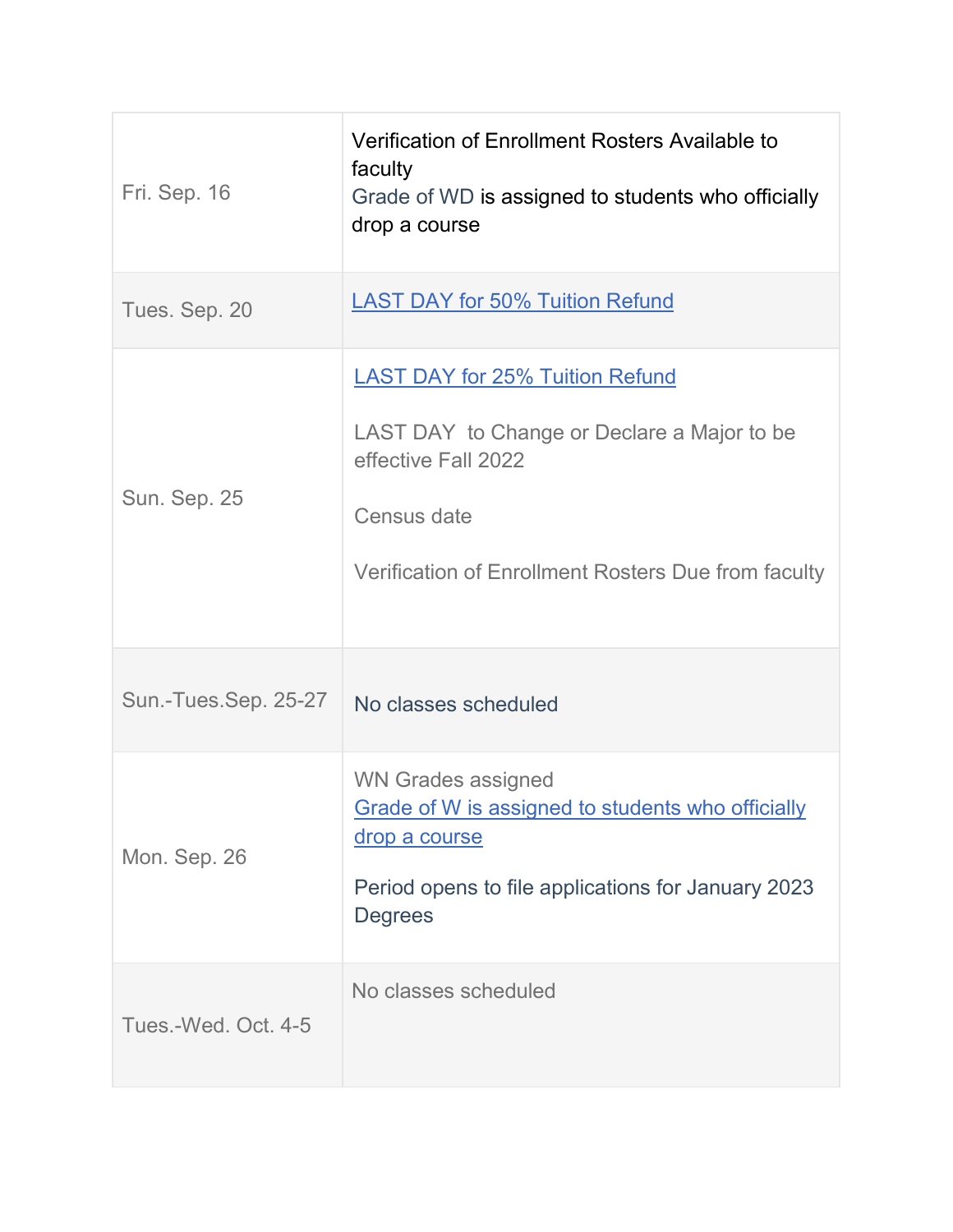| Sun. Oct. 9               | WA Grades Assigned - Immunization non-<br>compliance                                                                                                                                                       |
|---------------------------|------------------------------------------------------------------------------------------------------------------------------------------------------------------------------------------------------------|
| Mon. Oct. 10              | College Closed - No classes scheduled                                                                                                                                                                      |
| Wed. Nov. 9               | Financial Aid-R2T4 60%<br>The 60% date is the point of the term where a<br>student is considered to have earned 100% of<br>Federal Financial Aid (Pell Grant, FSEOG, Direct<br>Loans) awarded for the term |
| <b>Sat. Nov. 19</b>       | Last Day for changing of "INC" for Spring 2022<br>and/or Summer 2022 classes                                                                                                                               |
| Sun. Nov. 20              | "INC" grades for Spring 2022 and/or Summer 2022<br>classes will be changed to "FIN" grades                                                                                                                 |
| Mon. Nov. 21              | Last Day to file application for January 2023<br><b>Degrees</b>                                                                                                                                            |
| Thurs-Sun. Nov. 24-<br>27 | <b>College Closed</b>                                                                                                                                                                                      |
| Fri Dec. 2                | Last Day of Friday classes                                                                                                                                                                                 |
| Sat Dec. 3                | Last Day of Saturday classes                                                                                                                                                                               |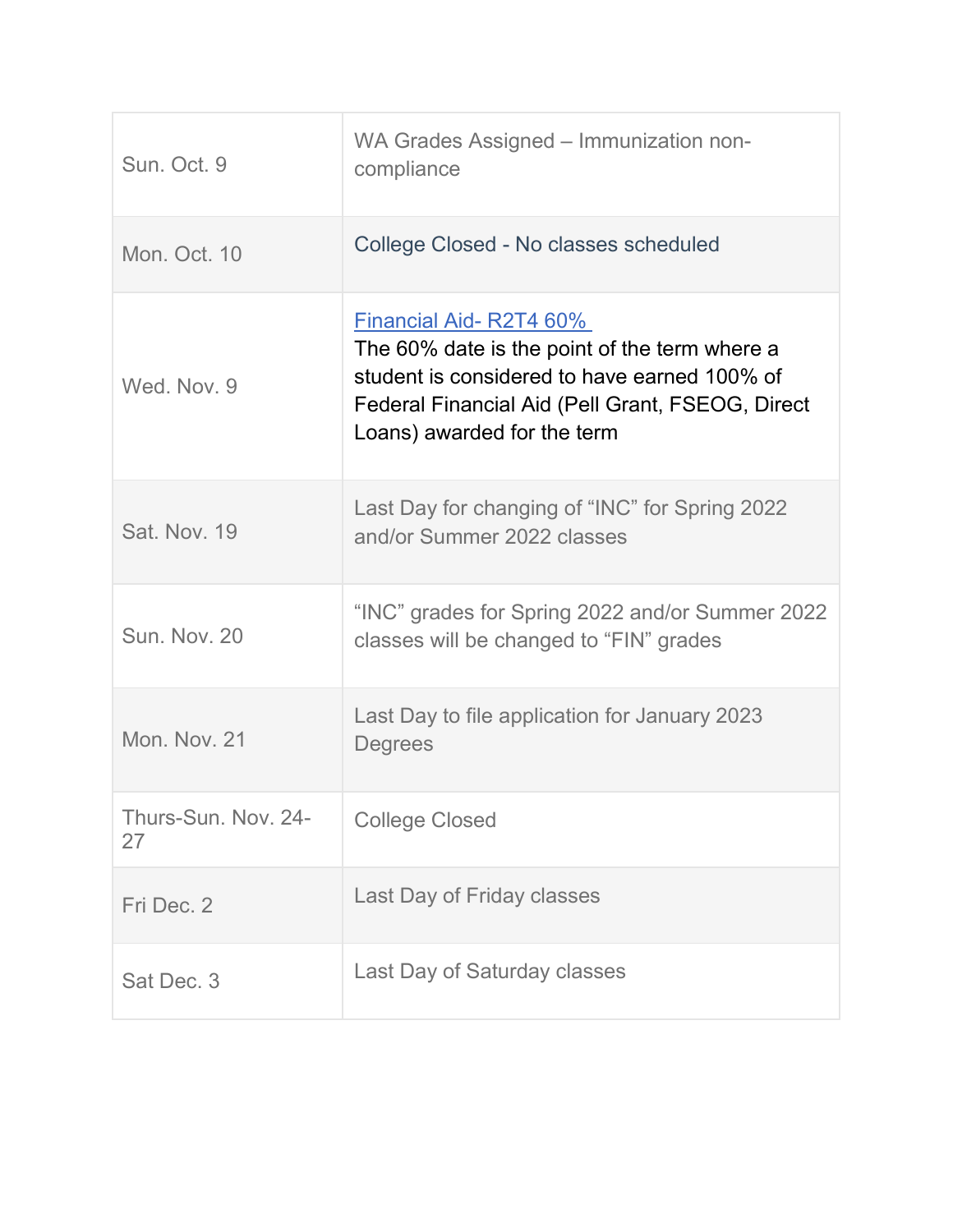| Fri. Dec. 9   | Day and Evening Classes follow Tuesday<br><b>Schedule</b> |
|---------------|-----------------------------------------------------------|
| Sun. Dec. 11  | <b>Last Day of Sunday Classes</b>                         |
|               | Last Day of Day and Evening Classes                       |
| Mon. Dec. 12  | Last Day to withdraw online to receive a grade of<br>"W"  |
| Tues, Dec. 13 | <b>Reading Day</b>                                        |
| Wed. Dec 14   | <b>Final Examination - Wednesday Classes</b>              |
| Thur. Dec 15  | <b>Final Examination - Thursday Classes</b>               |
| Fri. Dec 16   | <b>Final Examination - Friday Classes</b>                 |
| Sat. Dec 17   | <b>Final Examination - Saturday Classes</b>               |
| Sun. Dec 18   | <b>Final Examination - Sunday Classes</b>                 |
| Mon. Dec 19   | <b>Final Examination - Monday Classes</b>                 |
| Tues. Dec. 20 | <b>Final Examination - Tuesday Classes</b>                |